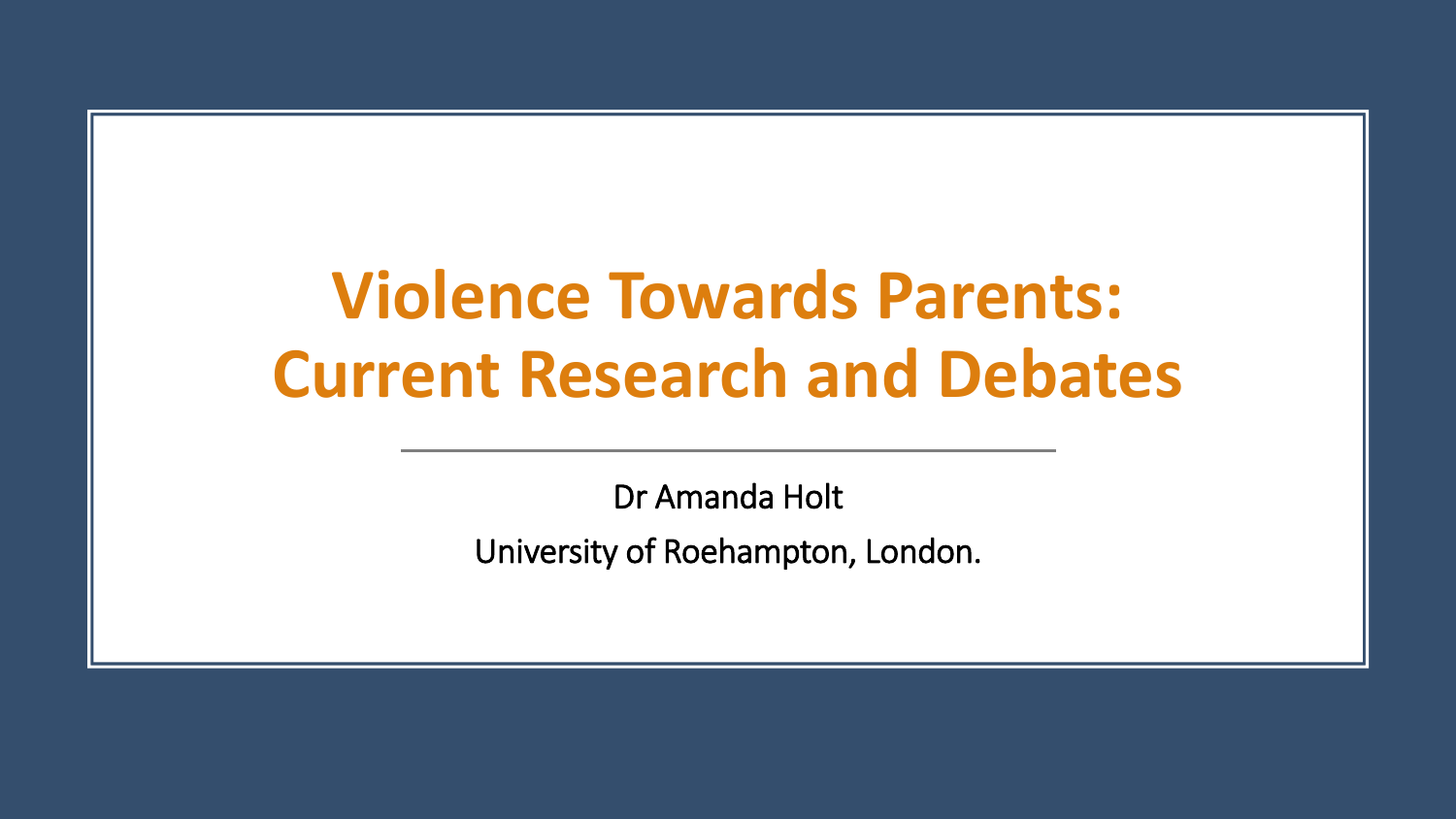## **Overview**

• 'a *pattern of behaviour* that uses verbal, financial, physical or emotional means to practise power and exert control over a parent' (Holt, 2013:1)

- Should it be considered as 'domestic abuse'?
- To what extent is child/adolescent violence distinct from adultinstigated violence towards parents? Emotional Physical abuse abuseEconomic abuse  $\bigodot$ Verbal abuse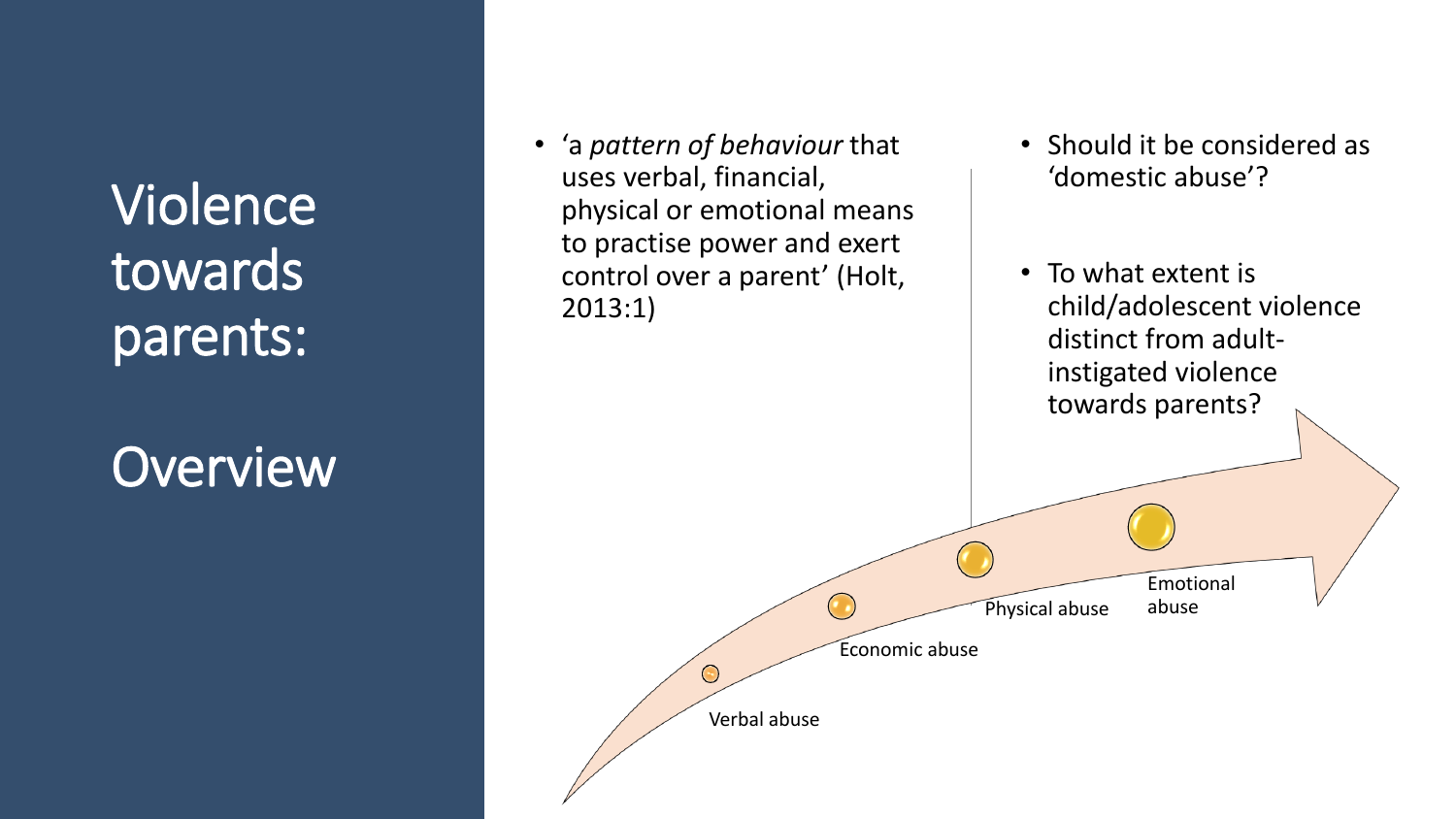Child/ Adolescent family violence:

Prevalence

### **Self -report surveys**

**UK school survey (n=819)**  (McCloud, 2018):

- 4.3% 'any physical aggression'
- 64.4% 'psychological aggression

#### **International surveys**:

- 4.6% (Spain)
- 20% (Chile)
- **Victims:** Mothers (80:20)
- **Instigators:** Gender symmetry

### **Criminal Justice Data**

**MPS data** (Holt et al, unpub.)

- Year-on-year increases until 2018, then decreasing
- Most common outcome: 'evidential difficulties'
- Highly under -reported

#### **International CJ data:**

**Victims:** Mothers (70:30)

**Instigators:** Sons: Daughters (75:25)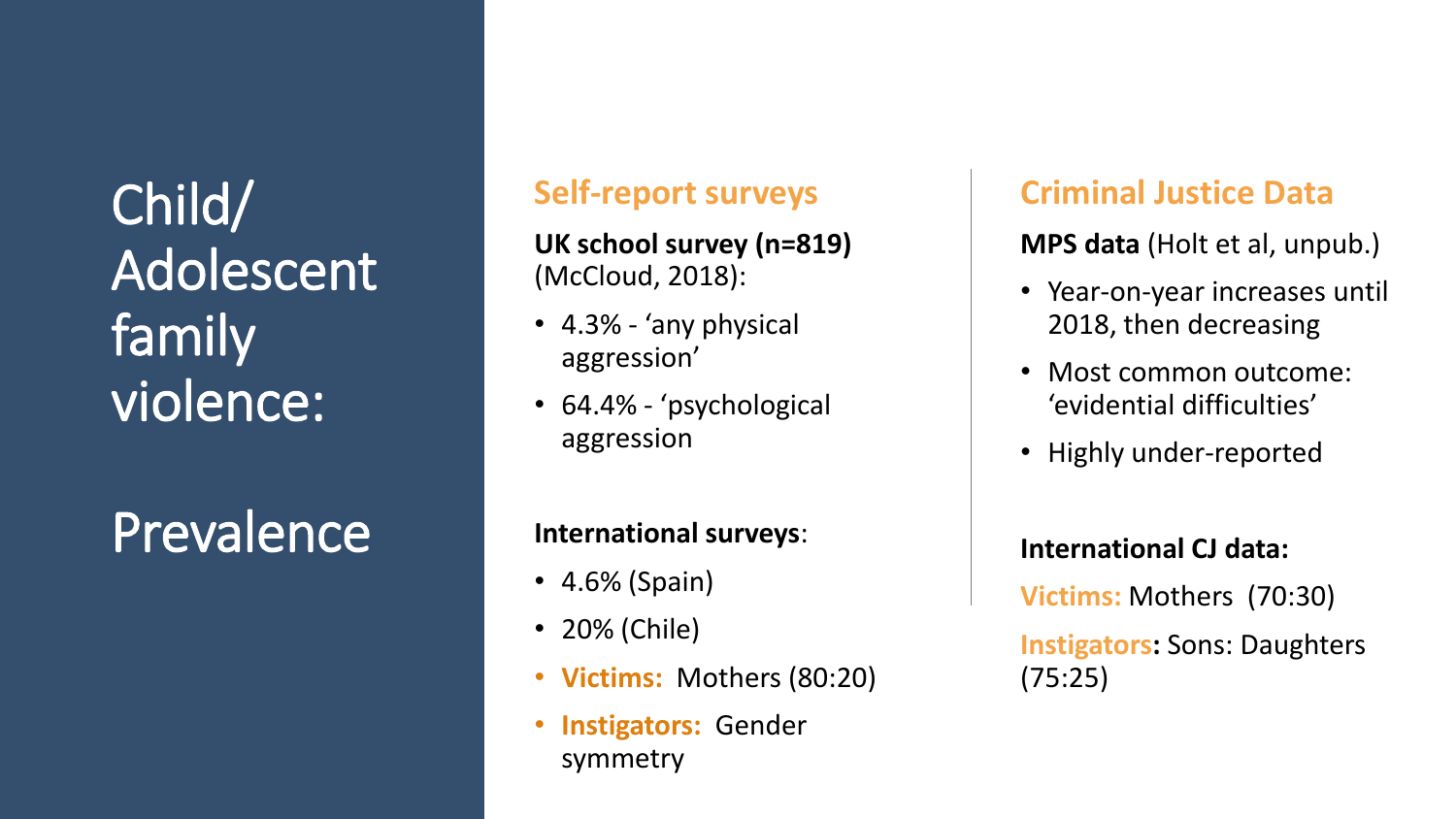

**Pathways** 



History of family/domestic abuse

> Mental health problems/ substance misuse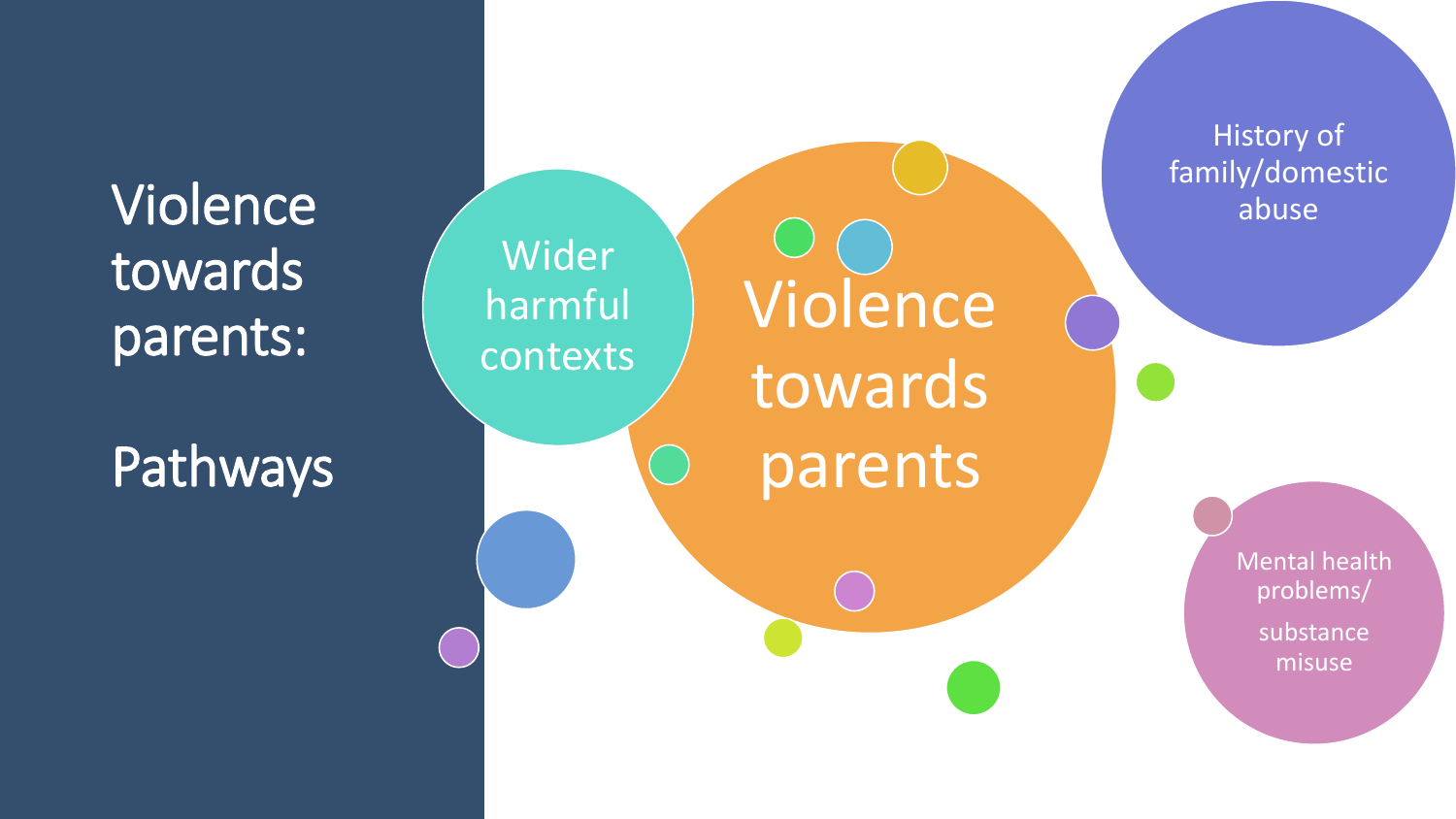Young people's experiences

## **Motivations**

- Growing up in an environment where there was violence
- 'Being told what to do' a trigger point
- Wider context of loss
- Perception of unable to control their emotions
- (Papamichail and Bates, 2019)

#### **Harms**

- Physical
- Emotional
- Damage to self-worth & identity
- Financial
- Family relationships
	- Removal from family home
	- Time spent in care + legal repercussions (e.g. criminalisation) = further harms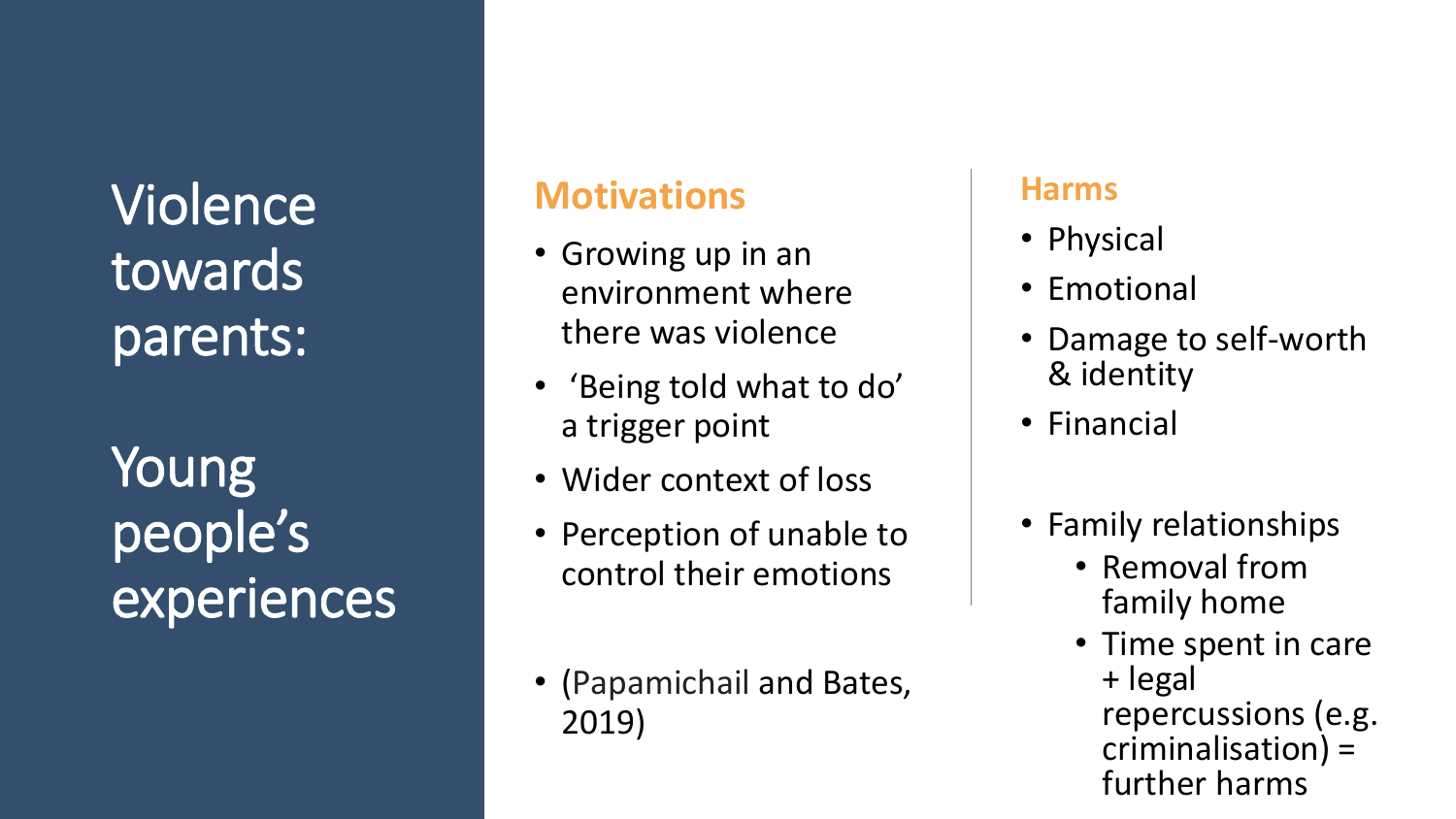# Parent/Carer experiences

### **Harms**

- Physical
- Emotional
- Relationships
- Social
- Financial
- Employment
- Housing

"I felt very low and very desperate. I felt like I'd gone through this massive upheaval to get their dad out, so that we could heal and mend and move forward, and that I was being consistently beaten down by the children."

(Mother)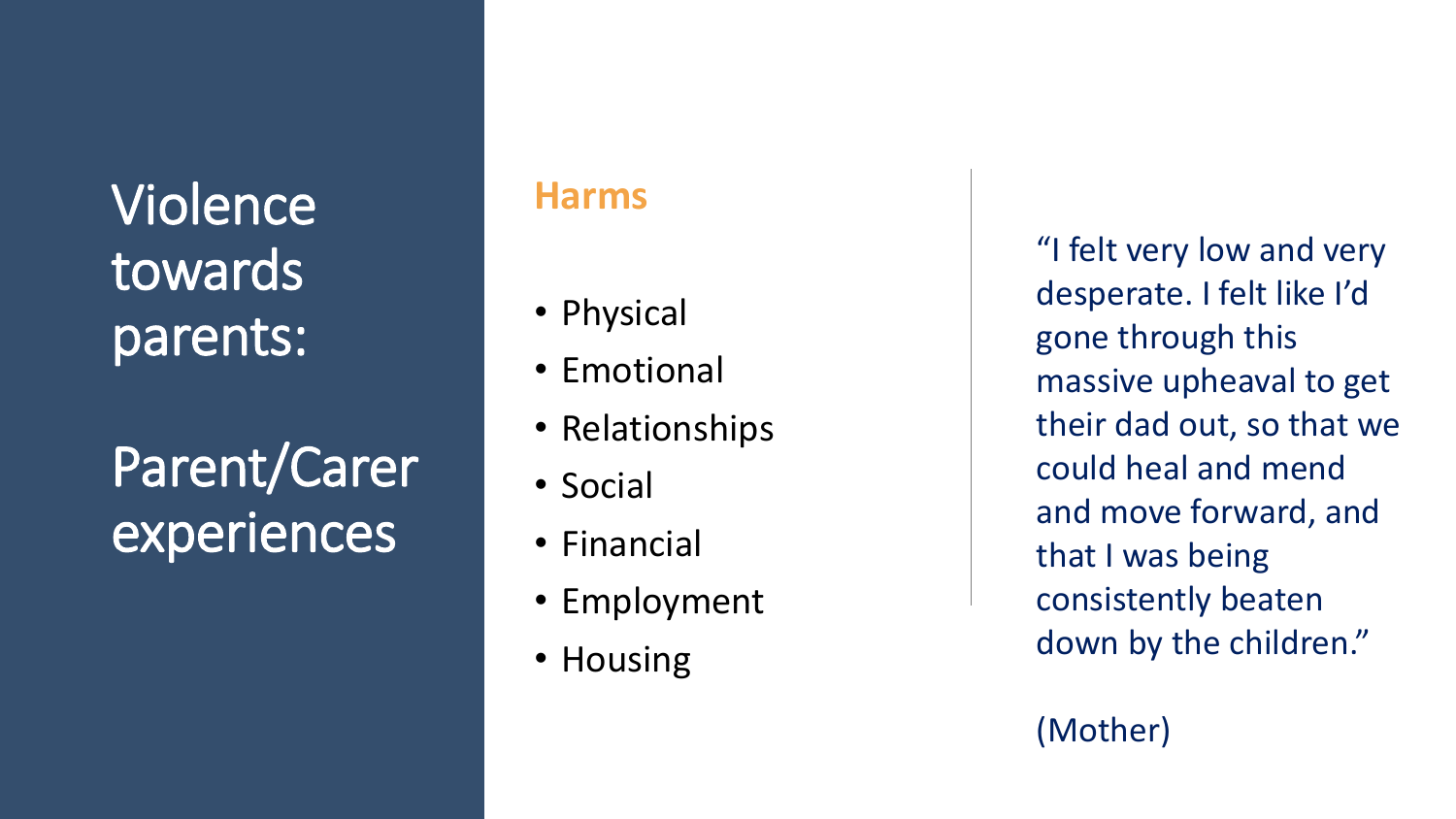# Barriers to help-seeking

- "The big barriers are parents recognising it as abuse and violence. They don't want to think of their child using abuse and violence. Equating those behaviours with something that is not the norm and not OK. Is this normal teenage behaviour, or is it something going beyond that? Recognising it's a thing is the first barrier – that's where raising awareness is really important."
- (Lead practitioner CAPVA specific service)

#### **Personal barriers**

- Shame, stigma, guilt
- Fear

## **Organisational barriers**

- Appropriateness/ safety of setting
- Time available
- Quality of relationship

**Intersectional barriers**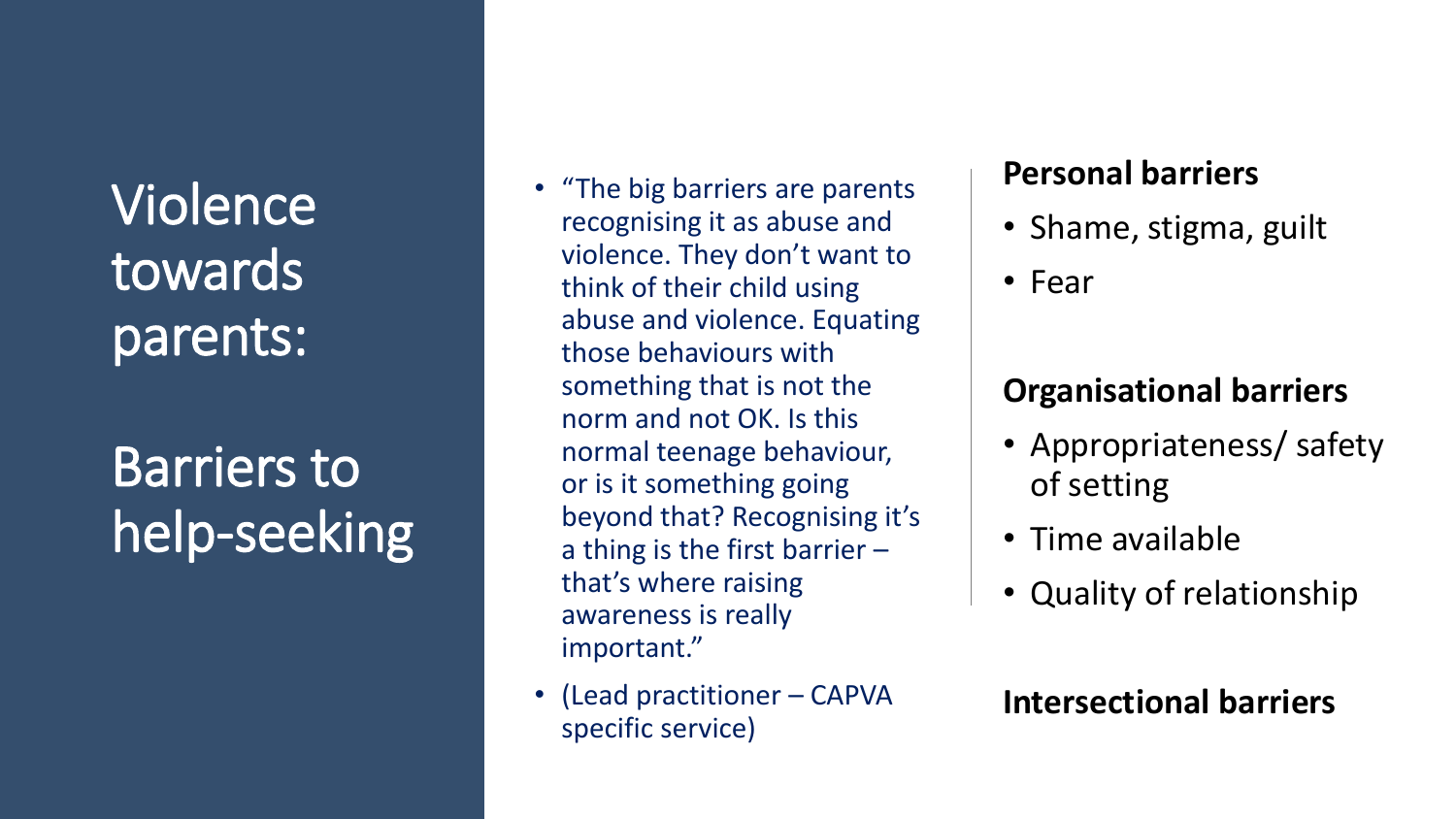## Adoptive parents and kinship carers

- "I was scared. I was intimidated. I think my heart was breaking for him. Because you can see the damage that's there, but you can't put a plaster on it […] you feel you're a failure, you feel absolutely failed, and it's a mixture of emotional turmoil. Even when he was abusive, the mothering, maternal instinct comes over the top, the need to protect them. They didn't ask to be born, their mum messed it up and Gran can't afford to."
- (Grandmother kinship carer)
- Children often have additional and complex needs
- Parents/carers often don't know the child's history
- 'Fighting fires they didn't start'
- Sense of being child's 'last resort'
- Professional assumptions that its 'to be expected'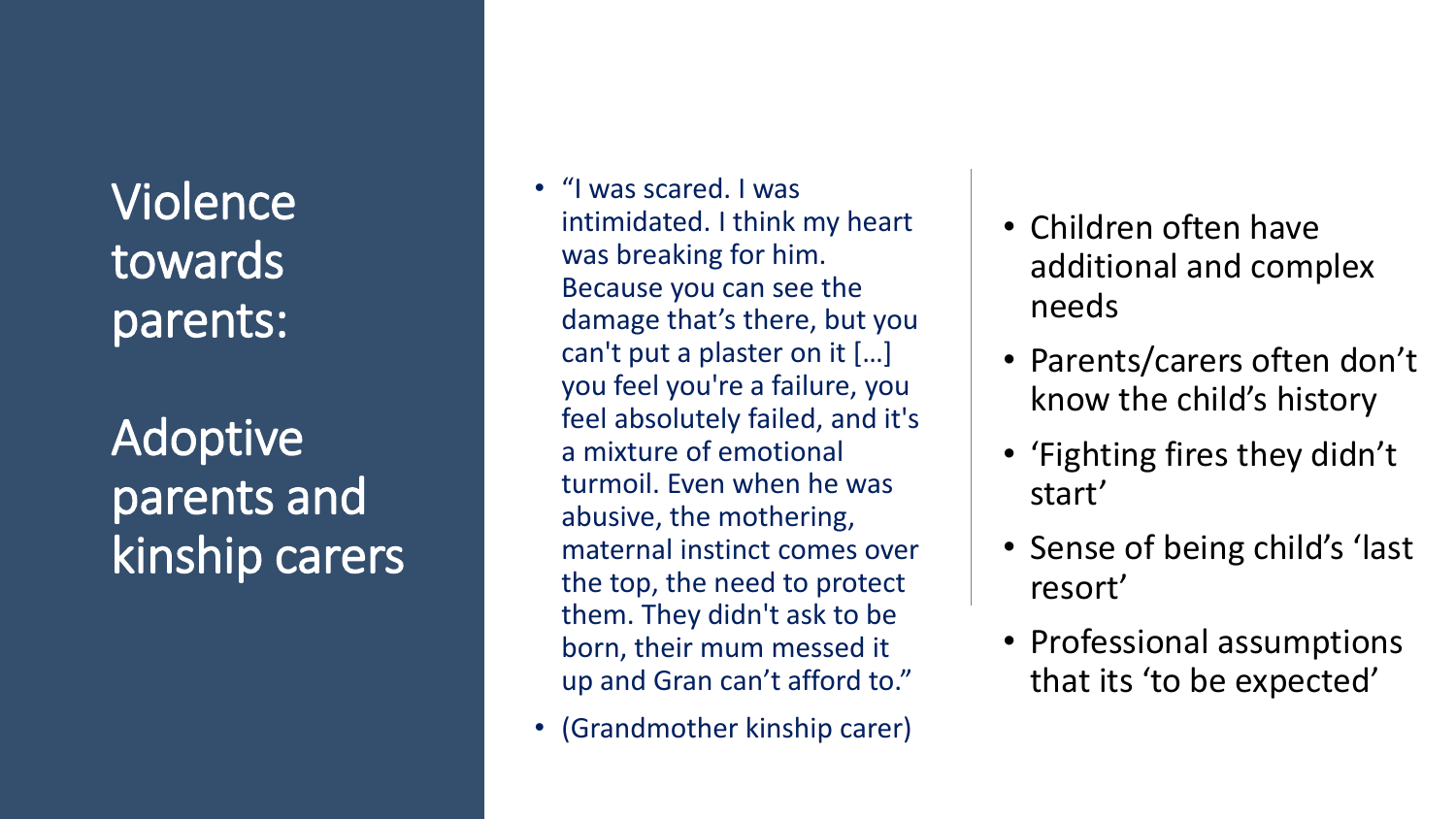What have parent/carers found helpful?

#### **Naming the abuse**

• Validation of experiences produces relief

#### **Being listened to (and listening to others)**

• Articulation opens up alternatives and helps with coping

#### **Developing strategies to establish boundaries**

• Implementing 'consequences' reduces abuse over time

#### **Developing strategies for self-care**

• Addressing physical and emotional needs makes parents feel stronger

#### **Education about the dynamics of adolescent family violence**

• Learning about the role of power and control useful for parents and young people